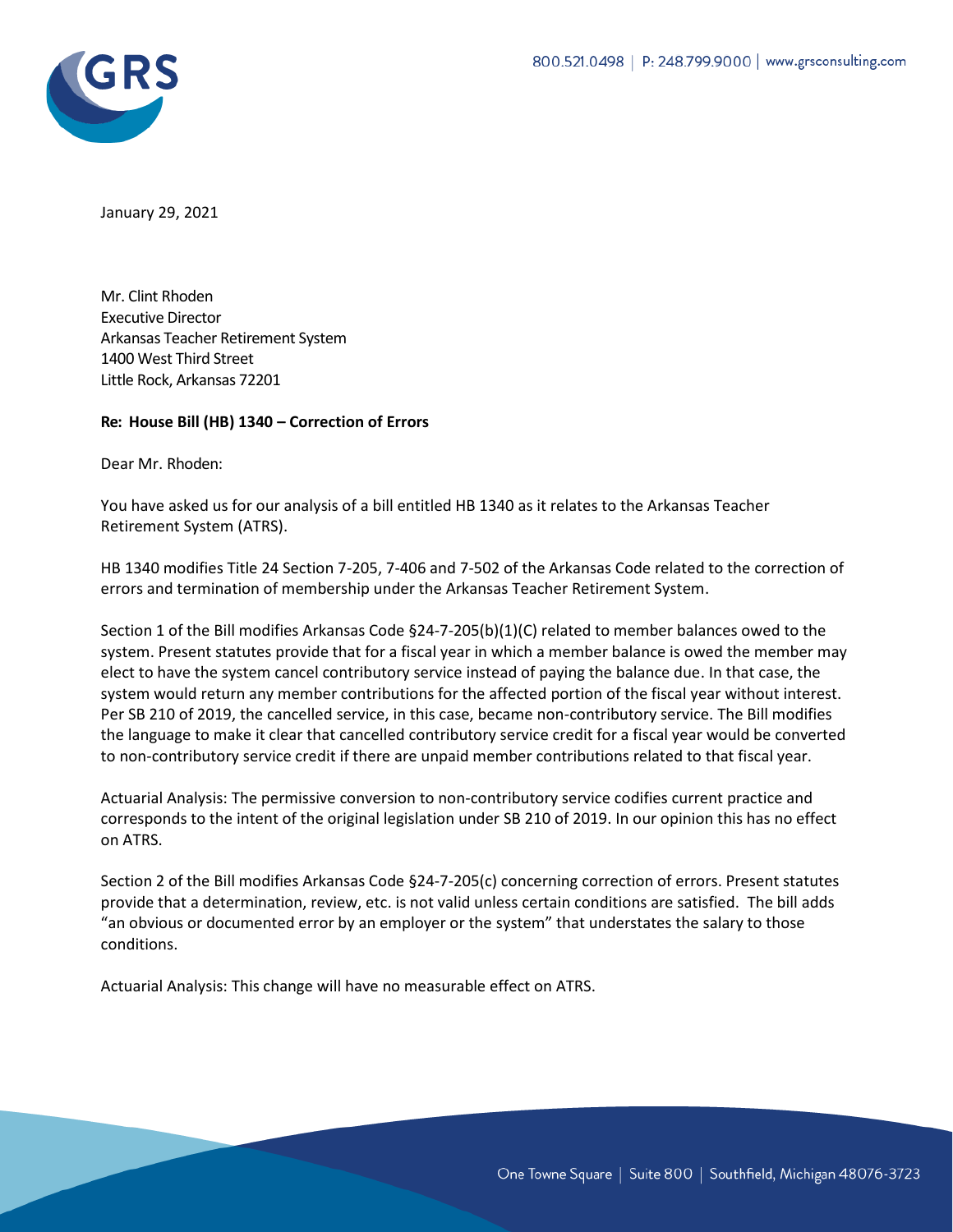Mr. Clint Rhoden January 29, 2021 Page 2

Section 3 of the Bill modifies Arkansas Code §24-7-406(c)(1)(B) concerning the failure of an employer to report service and remit contributions to the system. Present statutes provide that if the failure to report service or remit contributions occurs within a certain lookback period the system has the right to collect the contributions that are due, with interest. If the failure did not occur within the certain lookback period, the unreported service may optionally be bought at actuarially equivalent rates. Finally, current statutes provide that service is not granted until all service is paid in full. The bill adds unreported salary to the type of failure covered by code. It eliminates the separate treatment of failures that occurred outside the lookback period. Essentially in the case of a failure that occurred outside the lookback period, the bill provides that the failure can be corrected by payment of back contributions instead of at actuarially equivalent cost. The bill also provides that service can be credited once member contributions are paid, without regard to whether or not the employer contributions have been paid. Finally, it provides the member the option to convert the service to non-contributory service in lieu of paying the member contributions.

Actuarial Analysis: We understand from staff that there are either very few or no instances at all wherein members have chosen to pay the full cost in lieu of cancelling service credit. We understand further that discovery of errors beyond the look back period is exceedingly rare. As such, the changes in this section will have very little financial effect on ATRS.

Section 4 of the Bill modifies Arkansas Code §24-7-502(b)(4) concerning termination of active membership. Under current statutes, unreported service rendered after July 1, 2011 may be established by paying the actuarial equivalent of the member's benefit to the system. The bill deletes obsolete language related to the period before July 1, 2011 and deletes language requiring an actuarial equivalent payment (because it would otherwise conflict with other portions of the bill).

Actuarial Analysis. This section does not, by itself, have any material impact on ATRS. It is there so that Arkansas Code §24-7-502(b)(4) will be consistent with other code sections that are affected by the bill.

Conclusion: In our opinion, since ATRS staff has indicated that the number of individuals impacted by any of the error corrections in this bill is extremely small, this bill will have very little if any financial effect on ATRS.

We hope this analysis meets your needs.

Please review this letter carefully to ensure that we have understood the Bill properly. The analysis in this letter should not be relied upon if there is doubt about our understanding of the Bill. Our analysis relates only to the plan changes described in this correspondence. In the event that other plan changes are being considered, it is very important to remember that the results of separate actuarial analyses cannot generally be added together to produce a total. The total can be considerably greater than the sum of the parts due to the interaction of various plan provisions with each other, and with the assumptions that must be used.

We did not review this Bill for compliance with Federal, State, or local laws or regulations, and internal revenue code provisions. Such a review was not within the scope of our assignment.